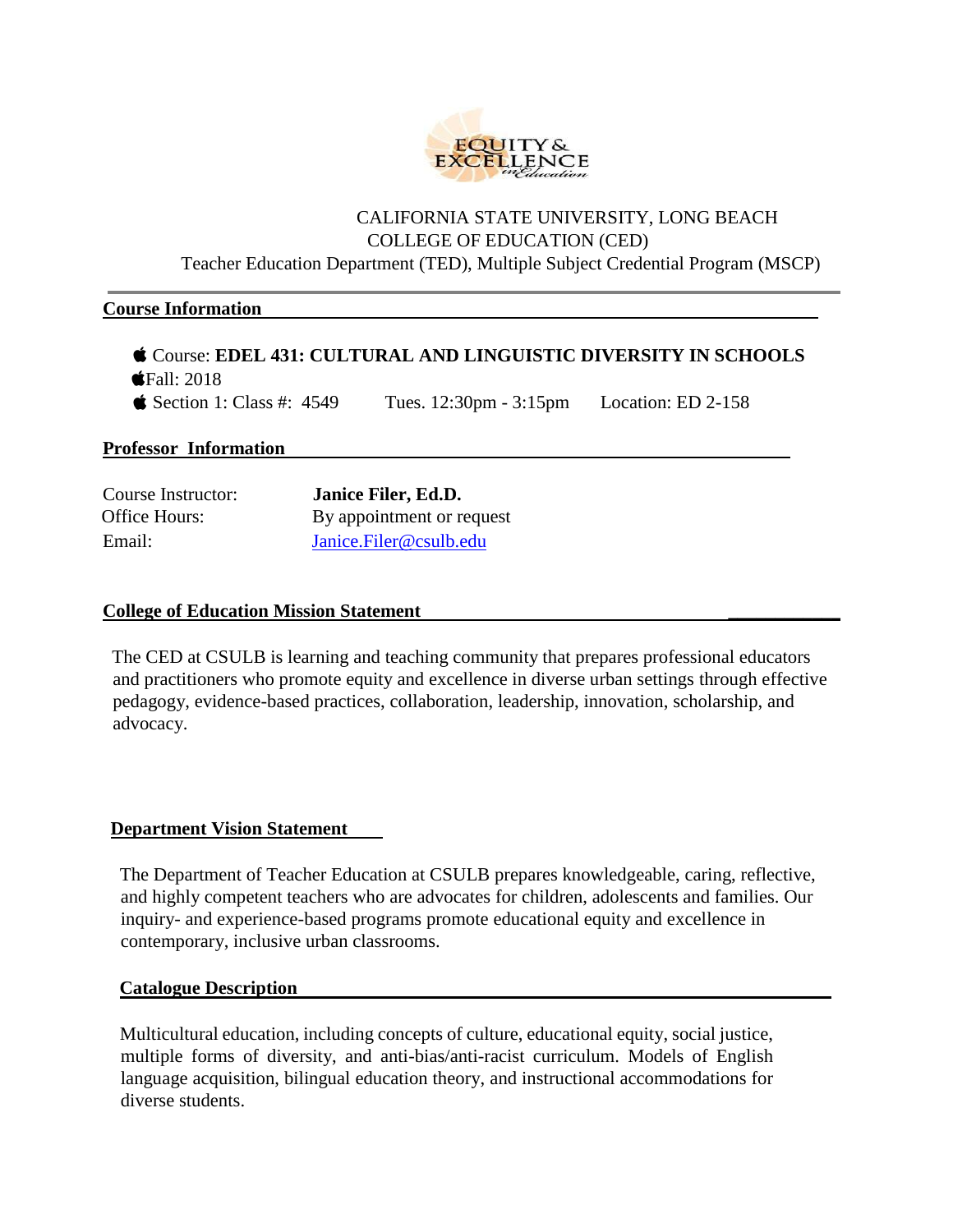**Ten hours fieldwork required.** Letter grade only (A-F). Not open for credit to students with credit in EDP 431 or LING 431.

# **Student Learning Outcomes**

The following Student Learning Outcomes (SLOs) are aligned with the Multiple Subject Credential Program SLOs which are based on the *Teaching Performance Expectations* (TPEs, revised and adopted June 2016); Common Core State Standards (revised March, 2013). Upon successful completion of the course, students will demonstrate the following:

# SLO 1- **PROFESSIONALISM**

1. Learn to communicate effectively and collaborate with all stakeholders (other teachers, administrators, support staff, parents, community members) (TPE 6.4)

- 2. Identify ethical conduct of teaching professionals, including use of technology and digital media (TPE 6.5, 6.6)
- 3. Reflect on their teaching practice and level of subject matter and pedagogical knowledge that can improve student learning. (TPE 6.1)
- 4. Demonstrate how and when to communicate effectively with peers and colleagues, and others in the school-community to support teacher and student learning. (TPE 6.4)
- 5. Acknowledge professional responsibility for all aspects of student learning and classroom management, including responsibility for the learning outcomes of all students, along with appropriate concerns and policies regarding the privacy, health, and safety of students and families. Beginning teachers conduct themselves with integrity and model ethical conduct for themselves and others. (TPE 6.5)

# SLO 2- **CALIFORNIA'S DIVERSITY**

- 1. Critically analyze how the context, structure, and history of public education in California affects and influences state, district, and school governance as well as state and local education finance. (TPE 6.7)
- 2. Identify characteristics of a supportive learning environment for students' first and/or second language acquisition by using research-based instructional approaches, including focused on English Language Development, Specially Designed Academic Instruction in English (SDAIE), scaffolding across content areas, and structured English immersion, and demonstrate an understanding of the difference among students whose only instructional need is to acquire Standard English proficiency, students who may have an identified disability affecting their ability to acquire Standard English proficiency, and students who may have both a need to acquire Standard English proficiency and an identified disability. (TPE 1.6)
- 3. Identify a variety of developmentally and ability‐appropriate instructional strategies, resources, and assistive technology, including principles of Universal Design of Learning (UDL) and Multi‐Tiered System of Supports (MTSS) to support access to the curriculum for a wide range of learners within the general education classroom and environment. (TPE 1.4)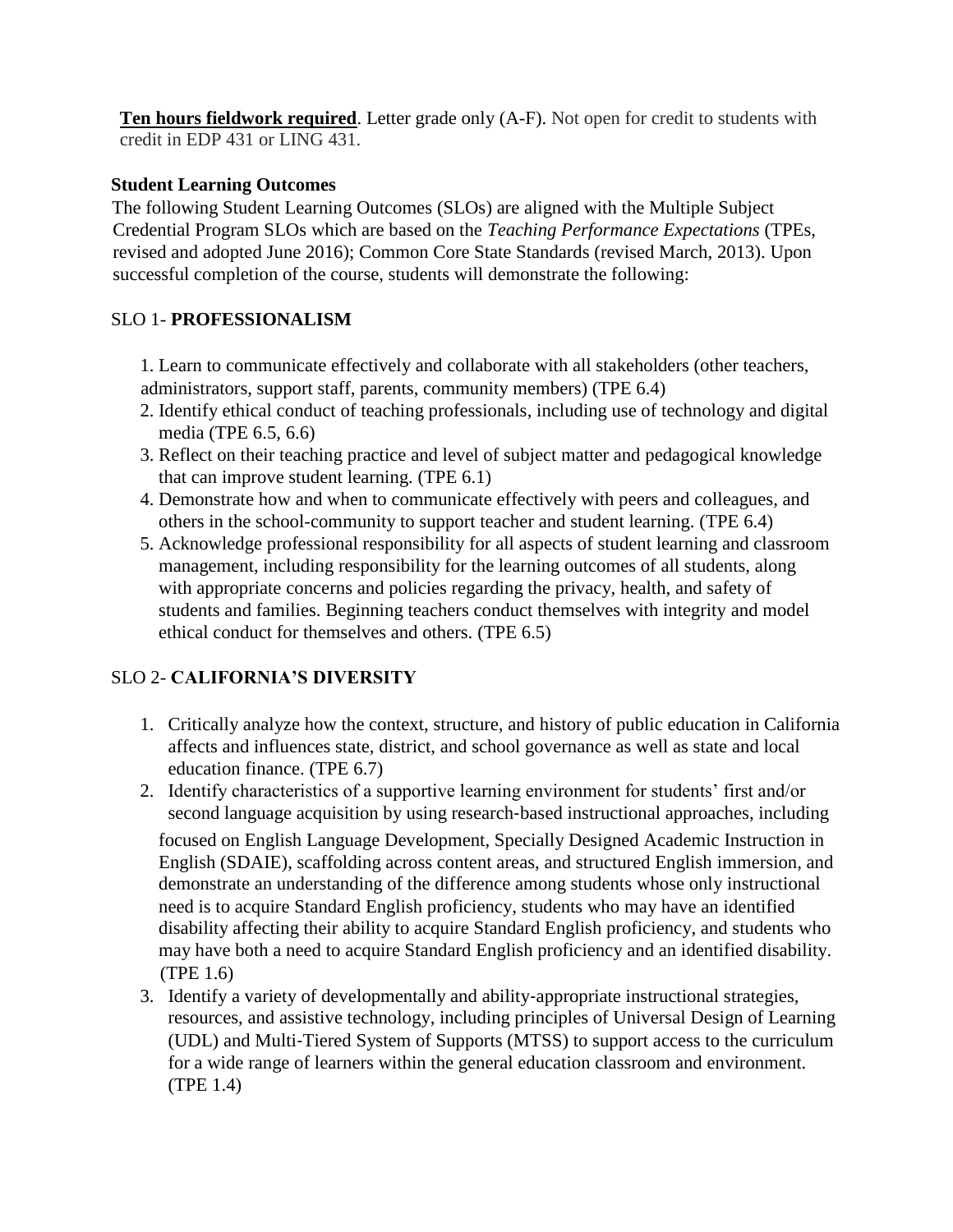## SLO 3 -- **ACCESS and EQUITY**

- 1. Recognize their own values and implicit and explicit biases, the ways in which these values and implicit and explicit biases may positively and negatively affect teaching and learning, and work to mitigate any negative impact on the teaching and learning of students. They exhibit positive dispositions of caring, support, acceptance, and fairness toward all students and families, as well as toward their colleagues. (TPE 6.2)
- 2. Promote students' social‐emotional growth, development, and individual responsibility using positive interventions and supports, restorative justice, and conflict resolution practices to foster a caring community where each student is treated fairly and respectfully by adults and peers. (TPE 2.1)
- 3. Identify inclusive learning environments that are physically, mentally, intellectually, and emotionally healthy and safe to enable all students to learn, and recognize and appropriately address instances of intolerance and harassment among students, such as bullying, racism, and sexism. (TPE 2.3)
- 4. Know how to access resources to support students, including those who have experienced trauma, homelessness, foster care, incarceration, and/or are medically fragile. (TPE 2.4) 5. Recognize clear expectations for positive classroom behavior and for student-to-student and student‐to‐teacher interactions by communicating classroom routines, procedures, and norms to students and families. (TPE 2.6)

#### SLO 4 –**PLANNING AND SUPPORTING A FULL RANGE OF LEARNERS**

1. Identify instruction used to maximize learning opportunities and provide access to the curriculum for all students by removing barriers and providing access through instructional strategies that include (TPE 4.4):

- appropriate use of instructional technology, including assistive technology;
- applying principles of UDL and MTSS;
- use of developmentally, linguistically, and culturally appropriate learning activities, instructional materials, and resources for all students, including the full range of English learners;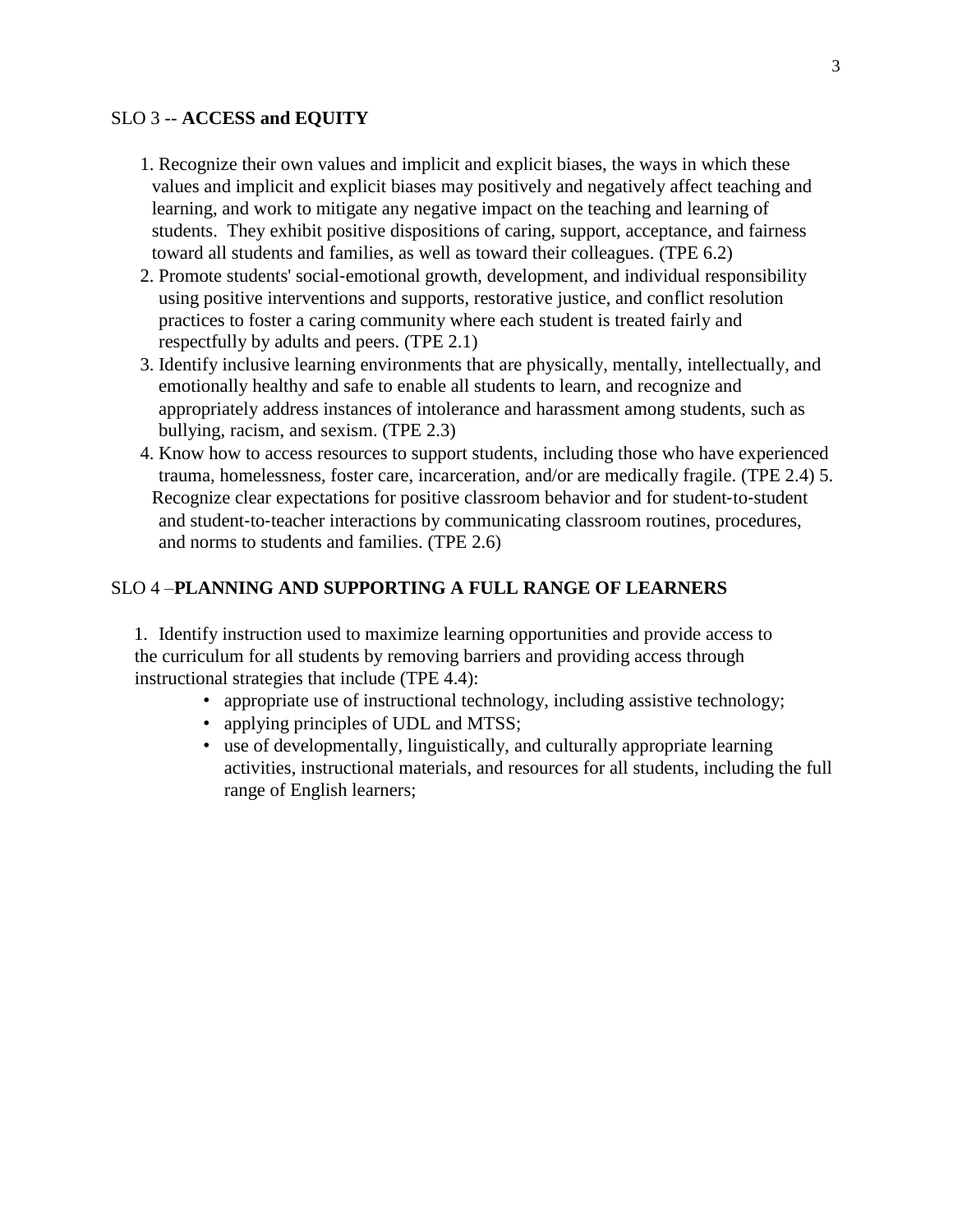- appropriate modifications for students with disabilities in the general education classroom; opportunities for students to support each other in learning; and use of community resources and services as applicable.
- 2. Access resources for planning and instruction, including the expertise of community and school colleagues through in-person or virtual collaboration, co-teaching, coaching, and/or networking. (TPE 4.6)

3. Identify the purposes, characteristics, and appropriate uses of different types of assessments (e.g., diagnostic, informal, formal, progress‐monitoring, formative, summative, and performance). (TPE 5.1)

4. Explore and identify learning environments (i.e., traditional, blended, and online) that promote productive student learning, encourage positive interactions among students, reflect diversity and multiple perspectives, and are culturally responsive. (TPE 2.2)

# **Required Textbook**

**Gollnick, D. & Chinn**, **P.** (2017). *Multicultural Education in a Pluralistic Society* (10th ed.). Boston, MA: Pearson (CSULB Bookstore).

Students may also purchase a loose leaf student edition or rent an e-copy of Gollnick  $\&$ Chinn from the CSULB bookstore.

# **Required Supplemental Readings**

Selected short readings will be announced on BeachBoard News and attached for downloading.

# **Reference Materials**

- 1. Content Standards (K-12) for subject disciplines link:<http://www.cde.ca.gov/be/st/ss/index.asp>
- 2. English Language Development (ELD) Standards link: <http://www.cde.ca.gov/sp/el/er/eldstandards.asp>
- 3. California Teachers for English Learners (CTEL) Standards link: [http://www.ctc.ca.gov/educator](http://www.ctc.ca.gov/educator-prep/standards/EPPS-Handbook-CTEL.pdf)[prep/standards/EPPS-Handbook-CTEL.pdf](http://www.ctc.ca.gov/educator-prep/standards/EPPS-Handbook-CTEL.pdf)
- 4. California Department of Education link for Instructional Strategies (see pages 11-15): <http://www.cde.ca.gov/ci/ma/cf/documents/mathfwinstructstrategies.pdf>

# **Course Policies**

# *Electronic Devices*

Please turn off (or vibration mode) cell phones before entering class, and reserve use of edevices (e.g., laptop, I-pad) to this course only. Refrain from text messaging in class.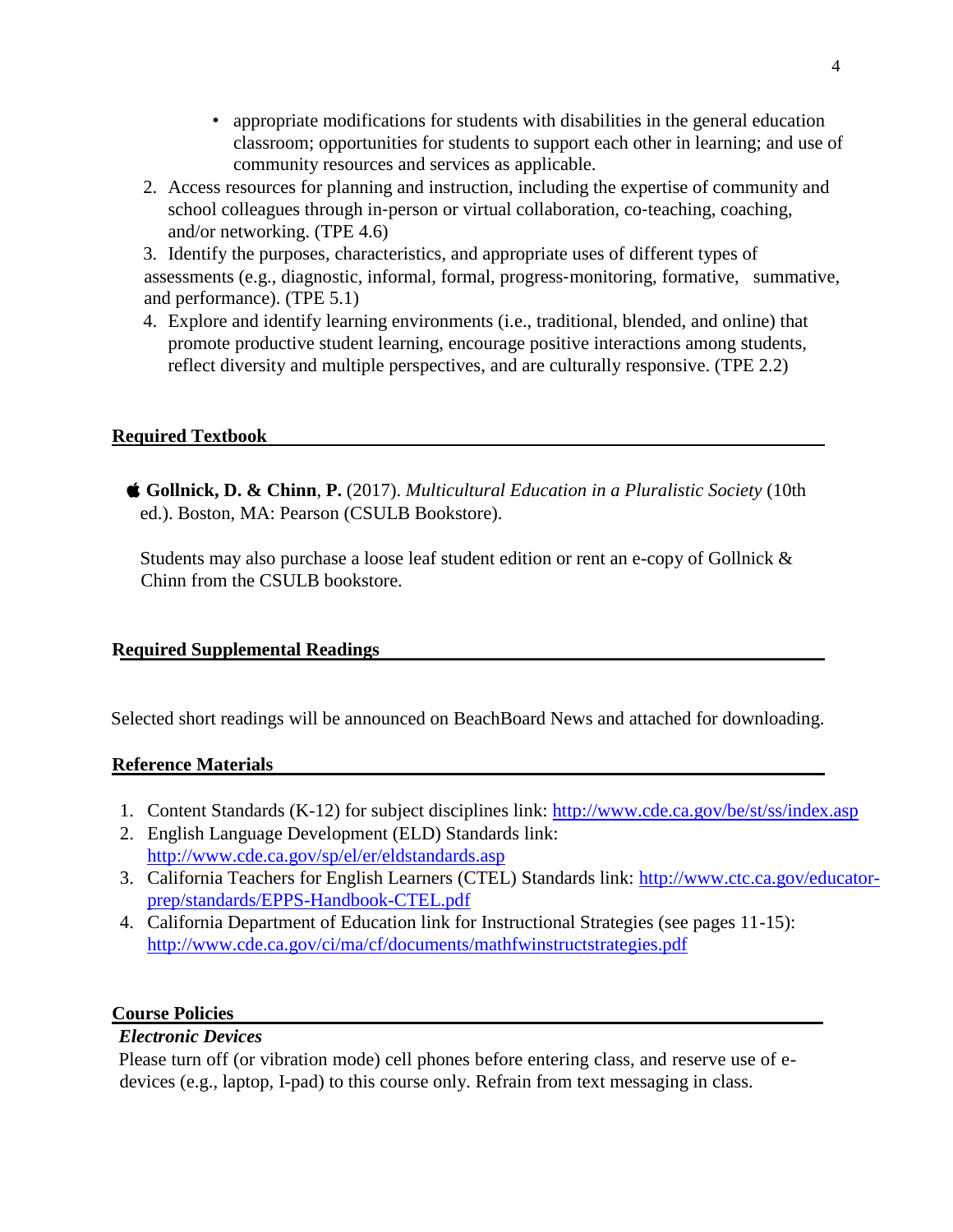#### *Attendance and Class Participation*

This course is interactive; hence, your **participation** and **professional conduct** contribute to our collective success. Come to class on time, read assigned material ahead of time, and be prepared to engage in class discussions and activities. Lack of preparation and/or participation may result in point deductions at the end of the semester.

Absence from class does not excuse non-submission of work or missing class notes and announcements. Please notify me when you are absent. See current CSULB Class Schedule Attendance Policy for definitions of *excused* absences.

#### *Incomplete Grades*

An incomplete for this course is highly discouraged. Historically, students rarely make up the work, which is not in their best interest. Requests made close to the end of the semester, without having completed 2/3 of the course assignments and earned a satisfactory grade will not be approved.

#### *Policy for Withdrawal*

It is the student's responsibility to register and withdraw from classes. Instructors may give permits to students who petition enrollment, but have no obligation to withdraw students who do not attend courses. Refer to the current California State University, Long Beach *Catalog of Undergraduate and Graduate Studies* for more detailed guidelines.

#### *Statement Regarding Students with Disabilities*

Students with disabilities who need reasonable modifications, special assistance, or accommodations in this course should promptly direct their request to the course instructor. If students with disabilities feel that modifications, special assistance, or accommodations offered are inappropriate or insufficient, they should seek the assistance of the Director of Disabled Student Services on campus.

#### *Academic Dishonesty*

Academic dishonesty includes plagiarism, namely cheating, inventing false information or citations, and helping someone else commit an act of academic dishonesty. Serious consequences, including forced withdrawal from the course and removal from the university follow upon academic dishonesty. Be certain to see the following link for important details: [http://web.csulb.edu/divisions/aa/catalog/current/academic\\_information/cheating\\_plagiarism.html.](http://web.csulb.edu/divisions/aa/catalog/current/academic_information/cheating_plagiarism.html)

#### **Course Assignments** \_

You are expected to submit **quality** work; double-spaced and standard font, size 12. Write **clearly** and **concisely.**

# **\*\* NO LATE ASSIGNMENTS ACCEPTED \*\***

Grading Scale:  $90-100 = A$ ;  $80-89 = B$ ;  $70-79 = C$ ;  $60-69 = D$ ;  $0-59 = F$ 

| <b>Assignment Description</b> | <b>SLO</b> |          | <b>Points</b> Mode of Submission | <b>DUE DATE</b> |  |
|-------------------------------|------------|----------|----------------------------------|-----------------|--|
|                               |            | possible |                                  |                 |  |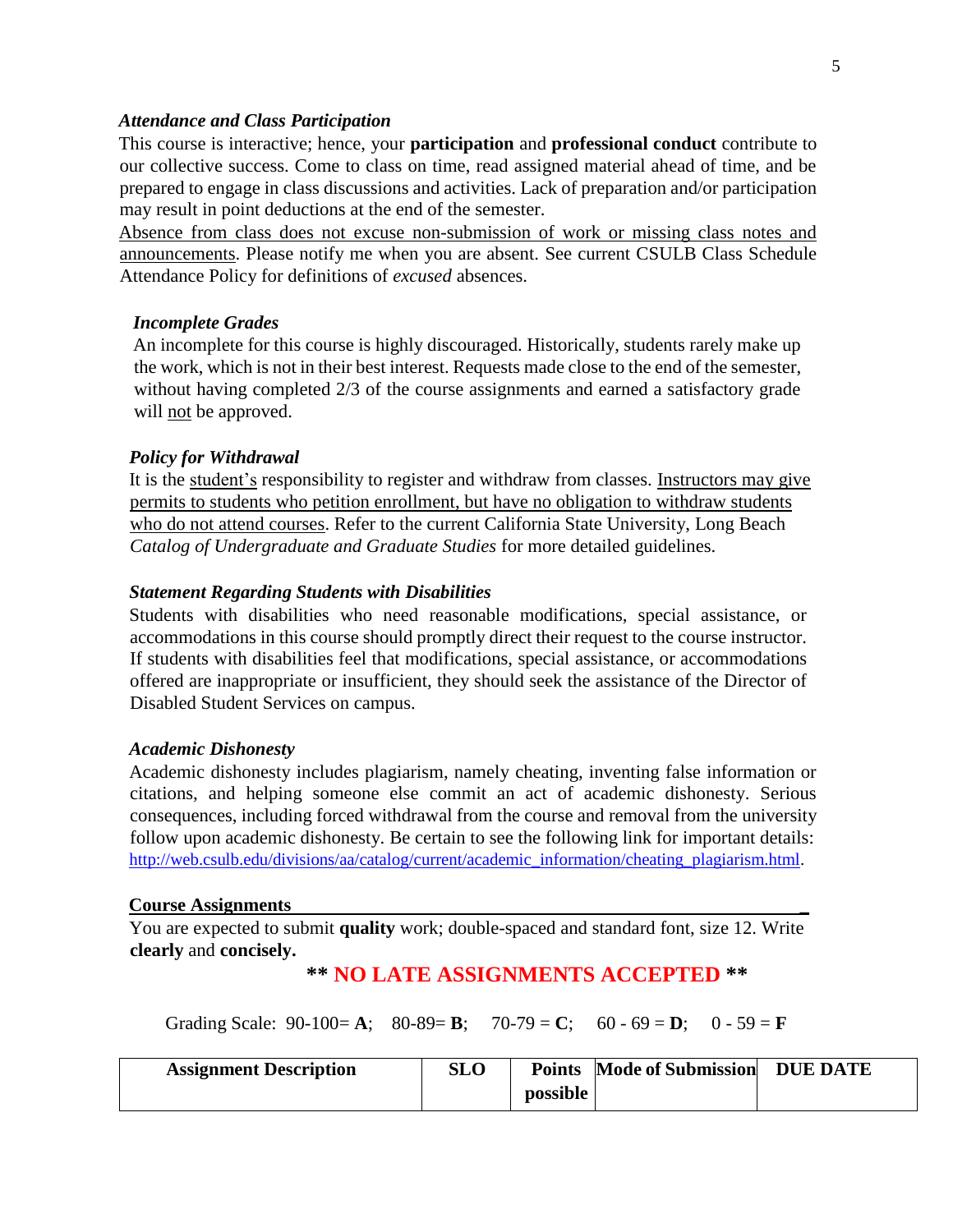| Prompt Attendance, Preparedness for                |                      |              | Attendance           | To be earned   |
|----------------------------------------------------|----------------------|--------------|----------------------|----------------|
| Class, Professional Conduct &                      | $\mathbf{1}$         | 10           | roster and           | throughout the |
| Attitude, and Active Participation                 |                      |              | professor's          | semester       |
|                                                    |                      |              | observations         |                |
| <b>Assignment I</b>                                |                      |              | Bring in a one       | 9/4            |
| "Who Am I" Identity                                | $\mathbf{1}$         | 5            | slide power point    | Who Am I?      |
|                                                    |                      |              | or poster            |                |
|                                                    |                      |              |                      |                |
| <b>Assignment II</b>                               |                      |              | Upload<br>to         | 9/25           |
| <b>Developing as a Multicultural</b>               |                      |              | <b>BeachBoard</b>    |                |
| <b>Educator Statement</b> (600-700                 | 1                    | 10           | (Turnitin plagiarism |                |
| word limit)                                        |                      |              | detection activated) |                |
|                                                    |                      |              |                      |                |
| <b>Assignment III</b>                              |                      |              |                      |                |
| (Clinical Practice I: 10 hours of                  | All SLO <sub>s</sub> | 40 pts total |                      | Part 1         |
| observations and participation)                    |                      |              |                      | 10/16          |
|                                                    |                      | Part 1:      |                      |                |
| Mini-Ethnographic Study of School<br>and Community |                      | $15$ pts     |                      |                |
| <b>Part 1</b> – SARC report, Culture of            |                      |              |                      |                |
| School and Community                               |                      | Part 2:      |                      |                |
| (Include a total of 8)                             |                      | $15$ pts     |                      |                |
| pictures: 4 of the school $\&$                     |                      |              |                      | Part 2         |
| surrounding community                              |                      | Part 3:      |                      | 11/6           |
| and 4 of the classroom                             |                      | $10$ pts     |                      |                |
| environment)                                       |                      |              |                      |                |
| <b>Part 2</b> – Teacher Observations and           |                      |              |                      |                |
| Working with Two Focal                             |                      |              |                      |                |
| Students (e.g., ELL, Special                       |                      |              |                      |                |
| ed., GATE, or Other                                |                      |              |                      |                |
| <b>Instructional Challenge)</b>                    |                      |              |                      |                |
|                                                    |                      |              |                      | Part 3         |
| <b>Part 3</b> – Reflection on Candidate's          |                      |              |                      | 11/27          |
| Personal & Professional                            |                      |              |                      |                |
| Development                                        |                      |              |                      |                |
|                                                    |                      |              |                      |                |
| <b>Bring to class original copy of</b>             |                      |              |                      | 12/4           |
| <b>10hour Clinical Practice I Time Log</b>         |                      |              |                      |                |
| (completed with required teacher's                 |                      |              |                      |                |
| full signatures and evaluation                     |                      |              |                      |                |
| comments.                                          |                      |              |                      |                |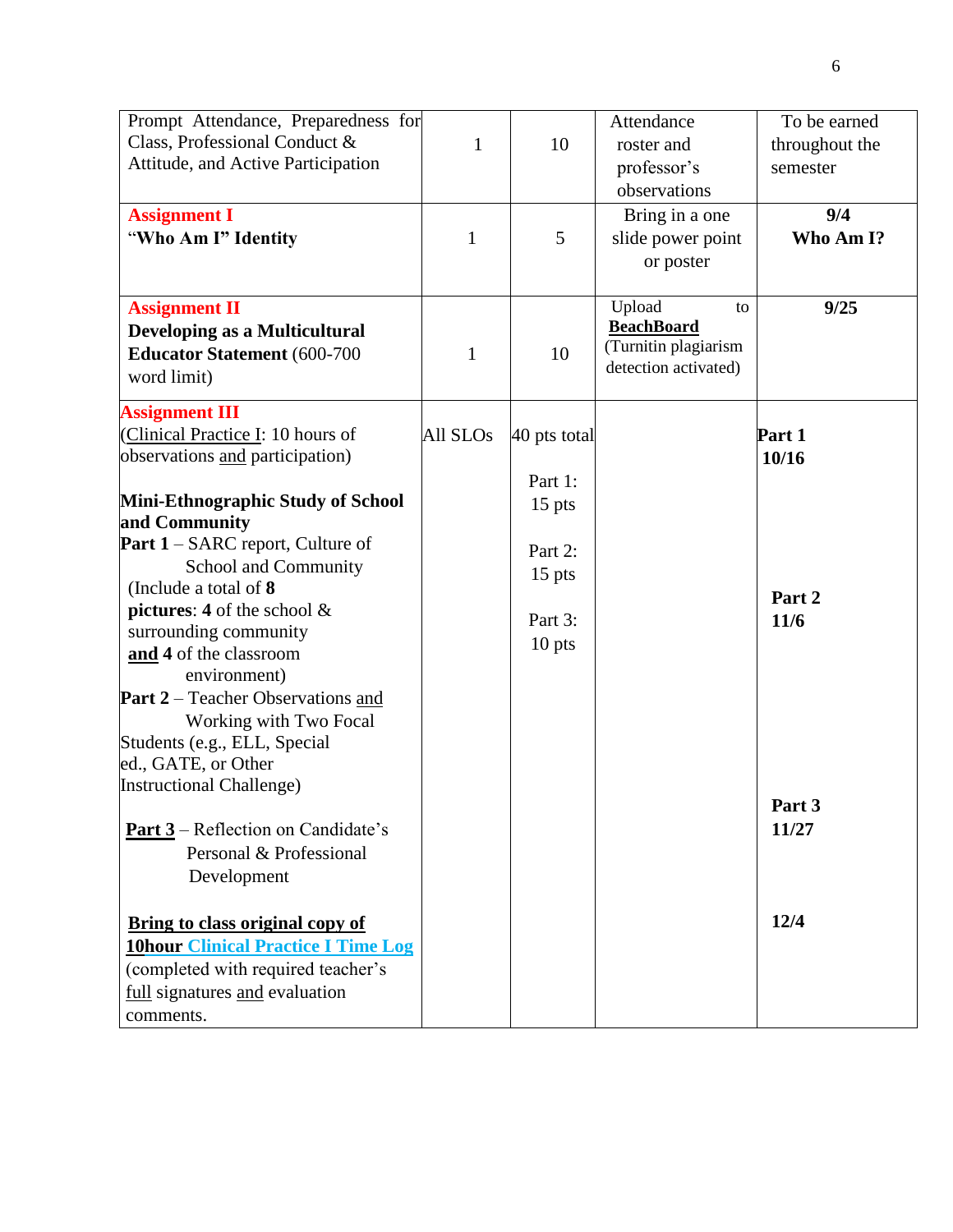| <b>Assignment IV</b><br><b>Theory-to-Practice Connections</b><br>a. Individual Journal Response (10)<br>pts)<br>b. Group Lessons (5 pts) | All $SLOs$   15 points | <b>Upload</b> to<br><b>BeachBoard</b> | a. $10/9 &$<br>11/13<br>b. $12/18$ |
|------------------------------------------------------------------------------------------------------------------------------------------|------------------------|---------------------------------------|------------------------------------|
|                                                                                                                                          |                        |                                       |                                    |

# **I. "WHO AM I" IDENTITY** (5 pts possible)

Create a one power point slide or a poster to share in class. Meaning of your name, reasons for taking this class or becoming a teacher, ethnic or cultural background, three important values, and goal in life. Refer to the *Guidelines for Assignments* on BeachBoard for details.

# **II. DEVELOPING AS A MULTICULTURAL EDUCATOR** (**600-700** *words,* **maximum**, 12 point font, 10 pts possible).

The strict word limit is intended to prepare you for writing a similar statement when applying to a school district for a teaching position. This assignment builds on the previous activity. Refer to the *Guidelines for Assignments* on BeachBoard for details.

- **III. MINI-ETHNOGRAPHIC STUDY OF SCHOOL AND COMMUNITY** (3 parts, 40 pts total possible) -- Refer to the *Guidelines for Assignments* on BeachBoard for details.
- **IV. THEORY-TO-PRACTICE CONNECTIONS** (from selected activities; 15 points total possible). Refer to the *Guidelines for Assignments* on BeachBoard for details.
- **V. CROSS-CURRICULAR PLAN & MINI-LESSON TEACHING** (10 pts possible for group lesson plan, 10 pts possible for mini-teaching) -- Refer to the *Guidelines for Assignments*  on BeachBoard for details.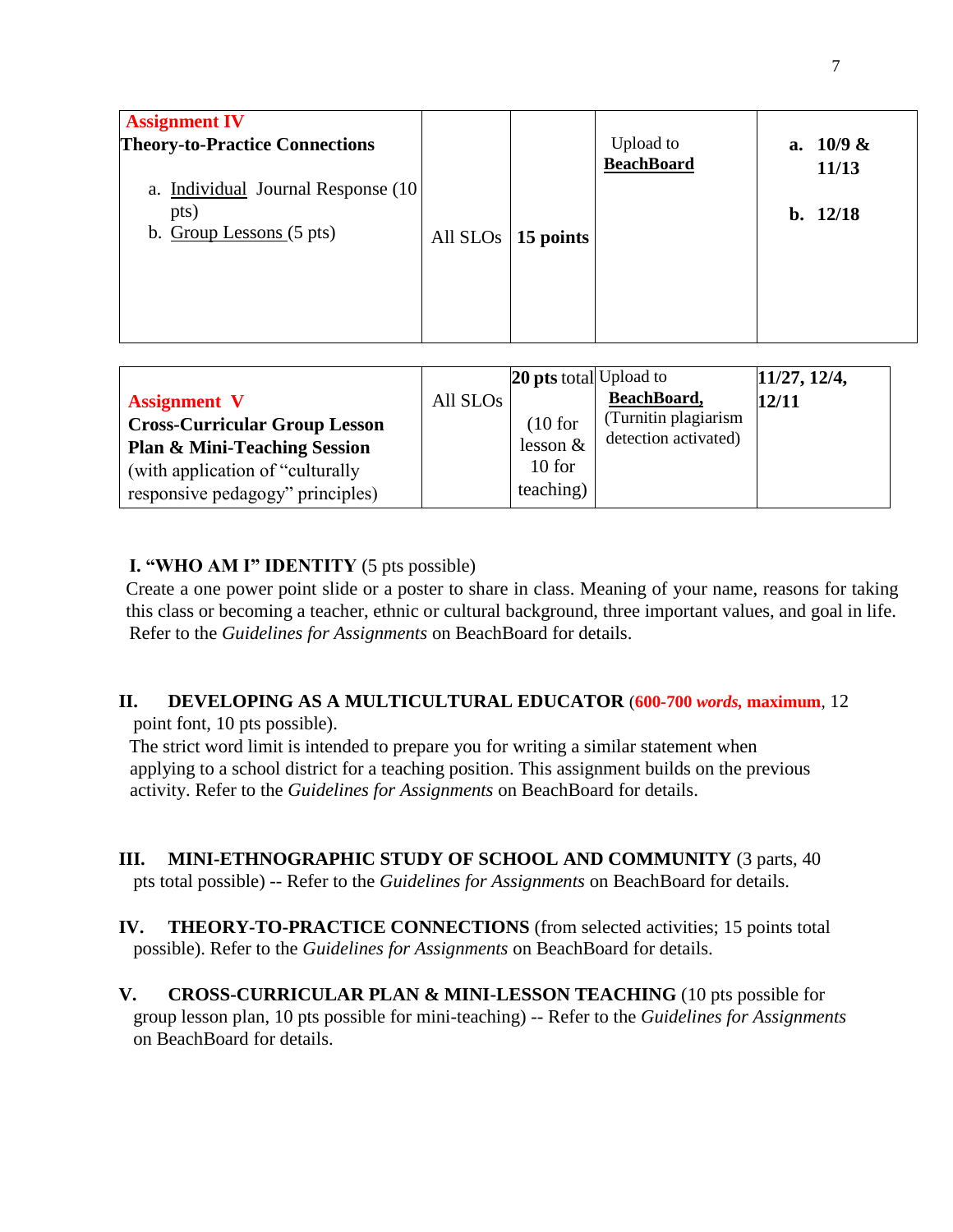# **EDEL 431 Fall 2018 Schedule of Topics, Readings, & Assignments**

\* Bring paper or e-copy of Syllabus and assigned readings to all class sessions.

- \* Readings correspond to weekly sessions and are to be read before each class meeting.
- \* \* Additional readings will be posted on BeachBoard

| <b>Session</b> | <b>DATE</b>              | <b>SESSION TOPIC</b>                                                                                                                                                                                                                                                                                                          | <b>READINGS &amp;</b><br><b>ACTIVITIES</b>                                                           | <b>NOTES</b>                                               | <b>DUE</b>                              |
|----------------|--------------------------|-------------------------------------------------------------------------------------------------------------------------------------------------------------------------------------------------------------------------------------------------------------------------------------------------------------------------------|------------------------------------------------------------------------------------------------------|------------------------------------------------------------|-----------------------------------------|
| 1              | (Tues.<br>Class)<br>8/28 | <b>Course Overview</b><br>Expectations • Readings<br>Assignments<br>$\bullet$<br>Clinical Practice I: 10 hours<br>at demographically diverse<br>school (K-8 grades)                                                                                                                                                           | Activities:<br>Describe your<br>favorite teacher.<br><b>Affinity Chart</b><br>Ch1 beginning          | <b>Purchase Textbook</b><br><b>BEGIN</b><br><b>READING</b> |                                         |
| $\overline{2}$ | 9/4                      | <b>Topic s: Diversity Overview</b><br>& Cultural Competence<br><b>Foundation of Multicultural</b><br><b>Education</b><br><b>Essential Questions:</b> How do I<br>become more culturally<br>competent? What knowledge,<br>skills, and dispositions do I need<br>to best support students with<br>diverse strengths, and needs? | Posnick- Goodwin,<br>"Are You Culturally<br>Competent?"<br>(2012; PDF)<br><b>Chapter 1</b><br>ending |                                                            | Submit and<br><b>Share</b><br>Who AM 1? |
| 3              | 9/11                     | Topic: Philosophical<br>Foundations of U.S. Education &<br><b>Education that is Multicultural</b><br><b>Essential Question:</b> How do my<br>philosophy and beliefs influence the<br>type of teacher I will become as well<br>as my perception of future students?                                                            | <b>Chapter 11</b>                                                                                    | Complete $&$<br>bring to class<br><b>Inventory</b>         |                                         |
| 4              | 9/18                     | Topic: Historical Foundations of<br>U.S. Education & Race and<br><b>Ethnicity</b><br><b>Essential Questions: How does the</b><br>historical past of the U.S. inform<br>its current educational and societal<br>systems? What does the past<br>inform the present and future for<br>teachers and teaching?                     | <b>Chapter 2</b>                                                                                     |                                                            |                                         |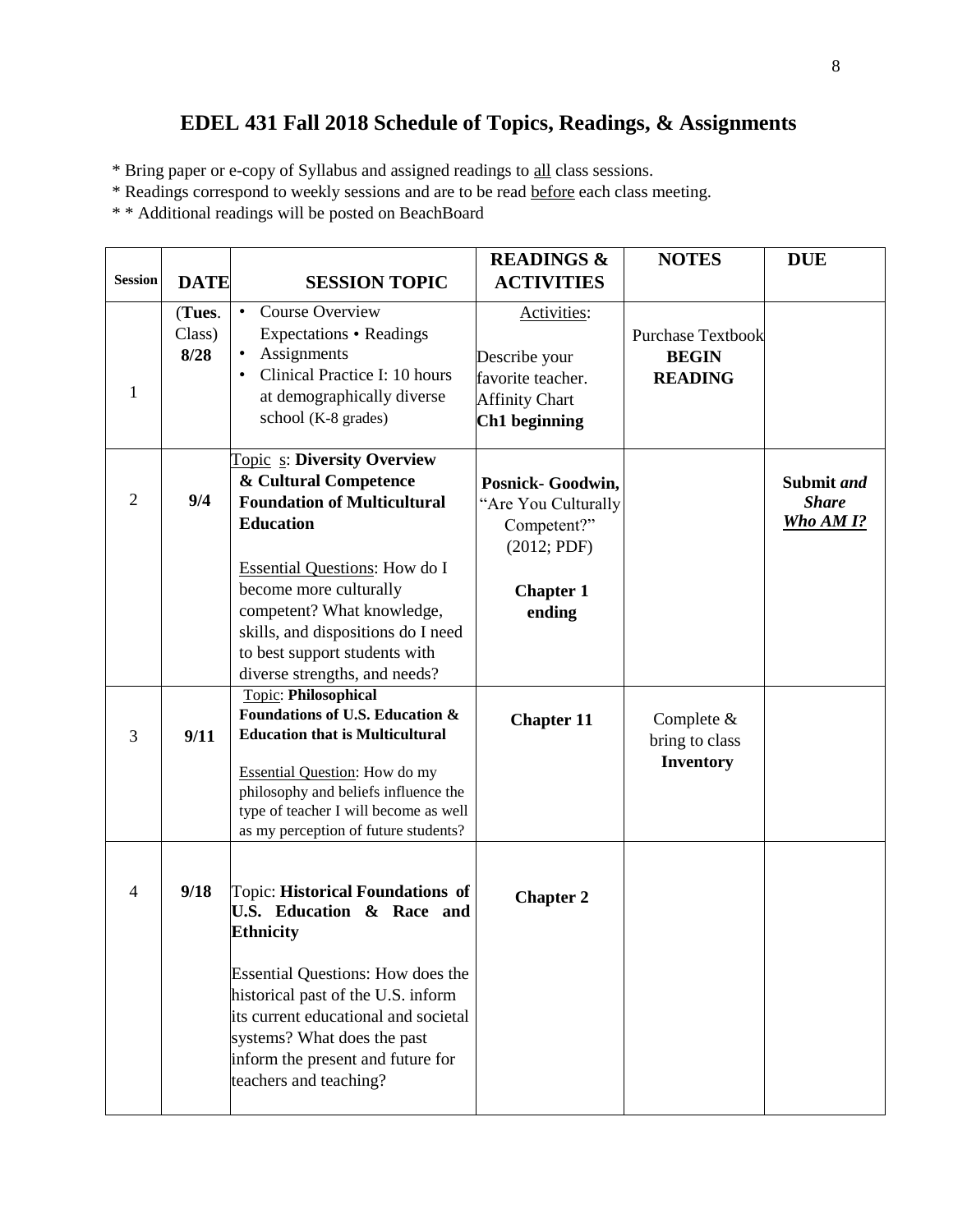| 5 | 9/25  | <b>Topics:</b> Class and SES<br>Essential Question: How do I ensure that less-<br>privileged students receive equitable access to in-<br>school and after-school educational opportunities?<br><b>NO Class Meeting</b><br><b>Asynchronous</b>                            | Ch.3                          | Video:<br>Jane Elliott's<br>"Eye of the Storm"                                                                | Developing As a<br><b>Multicultural</b><br><b>Educator</b><br><b>Statement</b><br><b>DUE</b> |
|---|-------|--------------------------------------------------------------------------------------------------------------------------------------------------------------------------------------------------------------------------------------------------------------------------|-------------------------------|---------------------------------------------------------------------------------------------------------------|----------------------------------------------------------------------------------------------|
| 6 | 10/2  | <b>Topic: Culturally Responsive</b><br>Pedagogy & Gender<br>Essential Question: How can I organize my<br>curriculum and implement strategies through<br>students'<br>experiences to make the content more personally<br>meaningful and easier for them to master?        | <b>Chapter 4</b>              | Video: "Teaching<br>Tolerance" from the<br>Southern Poverty Law<br>Center<br>(4 teachers in<br>4 U.S. states) |                                                                                              |
| 7 | 10/9  | <b>Topic: Sexual Orientation</b><br>Essential Question: How do I support and<br>prevent the harassment or bullying of LGBT<br>students in my classroom and school?                                                                                                       | Ch.5<br>Sexual<br>Orientation |                                                                                                               | #1 Journal<br><b>Question</b><br><b>Due</b>                                                  |
| 8 | 10/16 | <b>Topic: Exceptionality</b><br><b>Essential Questions:</b> How can I make concepts in<br>my content area more meaningful and easier for<br>students to master? What types of accommodations<br>must I incorporate to support students with a<br>disability or disorder? | Ch.6                          |                                                                                                               | Part1 Mini-<br><b>Ethnography</b><br><b>Study of School</b><br><b>Due</b>                    |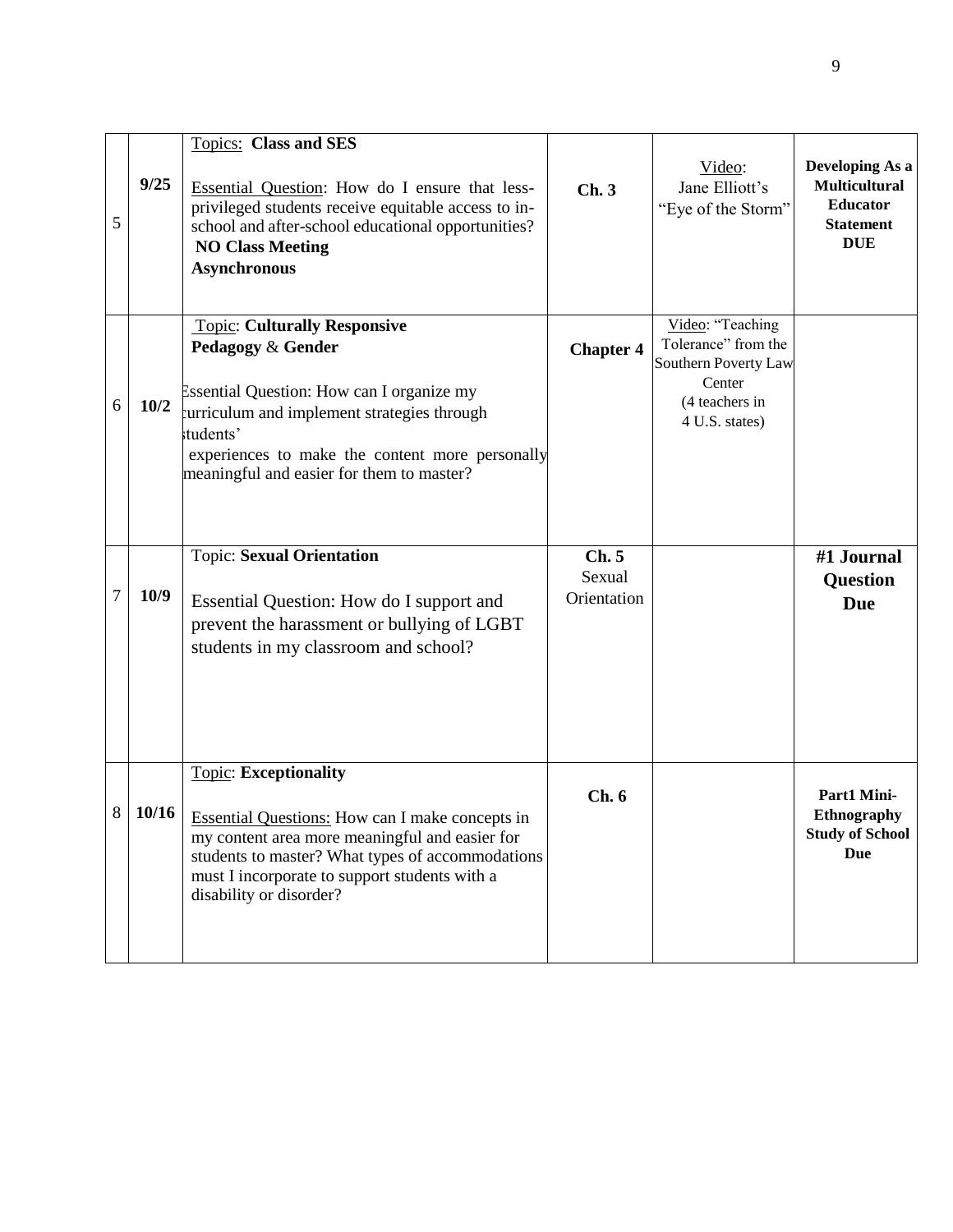| 9  | 10/23 | <b>Topics: Cross-Curricular</b><br>ıl<br>Lesson planning, ELD, Du<br><b>Immersion, CSS/NGSS</b><br><b>Standards, Language</b><br><b>Essential Question:</b> What do I need to know about<br>the foundations of language in the communicative,<br>expressive, a social domains in order to teaching <sup>1d</sup><br>ELLs and support their development? | Posnick-<br>Goodwin<br>(2016),<br>"Bilingual<br>Biliterate:<br>Dual<br>Immersion"<br>(PDF)<br>Ch.7 | Group Lesson<br>Plan<br>Examples            |                                                                                                         |
|----|-------|---------------------------------------------------------------------------------------------------------------------------------------------------------------------------------------------------------------------------------------------------------------------------------------------------------------------------------------------------------|----------------------------------------------------------------------------------------------------|---------------------------------------------|---------------------------------------------------------------------------------------------------------|
| 10 | 10/30 | Topic: Religion<br><b>Essential Question: How can teachers</b><br>respect the religious beliefs of students<br>while following the legal challenges of<br>the separation of church and state?                                                                                                                                                           | Ch.8                                                                                               | Select Groups for<br>lesson<br>presentation |                                                                                                         |
| 11 | 11/6  | <b>Topic: Geography</b><br><b>Essential Question:</b> How can teachers incorporate<br>students' cultural and geographic differences in<br>the classroom and activities?                                                                                                                                                                                 | Ch.9                                                                                               | <b>Group Meetings</b>                       | Part 2<br><b>Teacher</b><br><b>Observation and</b><br><b>Two Focal</b><br><b>Students</b><br><b>DUE</b> |
| 12 |       | 11/13 Topic: Youth Culture<br>Essential Question: How do teachers build on students' of<br>strengths and aspirations and adapt to their social<br>And academic environments particularly during<br>times of crisis?                                                                                                                                     | <b>Ch. 10</b>                                                                                      | <b>Group Meetings</b>                       | #2 Journal Due                                                                                          |
| 12 | 11/20 | No Class<br><b>Fall Break</b>                                                                                                                                                                                                                                                                                                                           |                                                                                                    |                                             |                                                                                                         |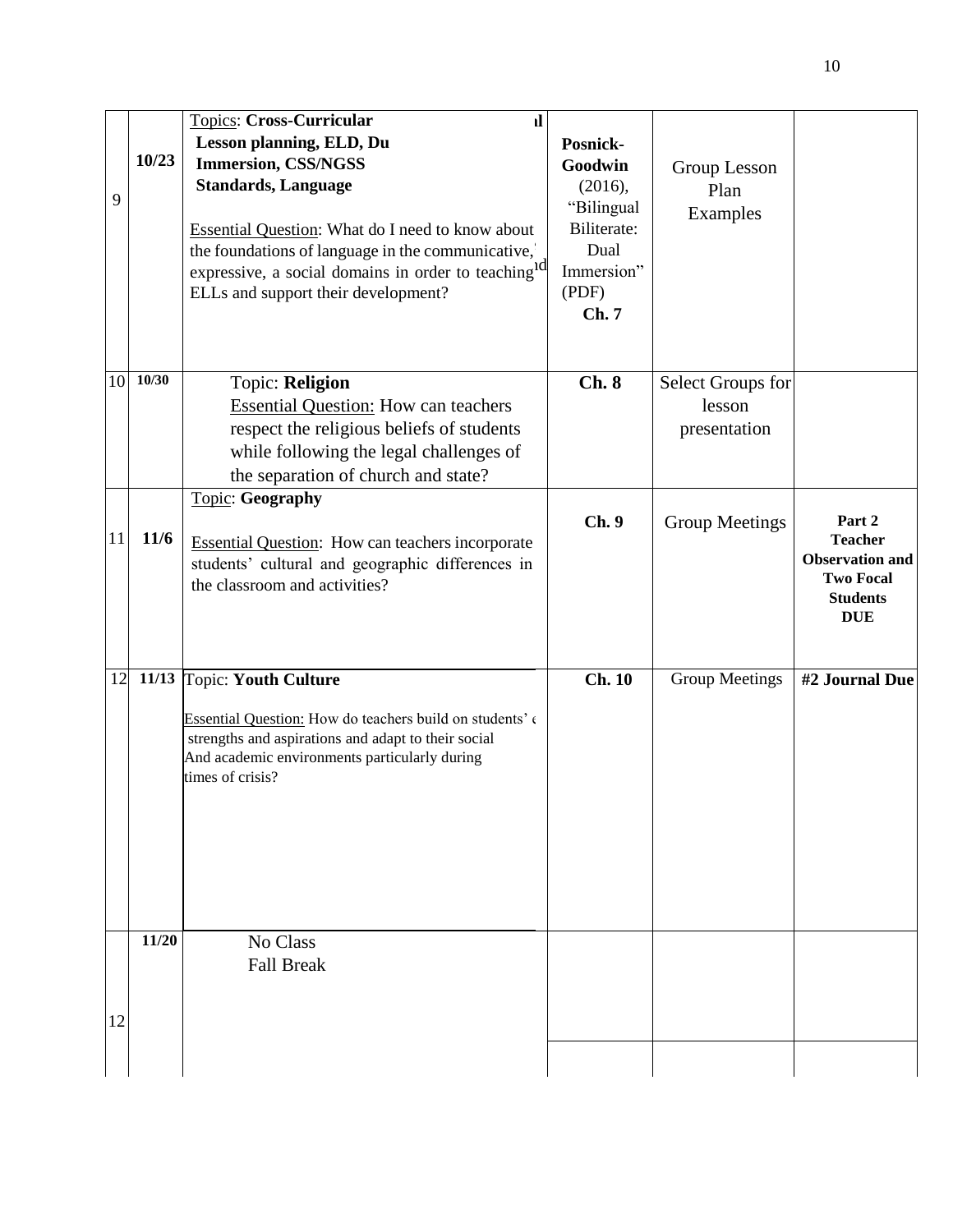| 13 | 11/27 | [Max. 4 members<br>per group; min.<br>3 subjects per group]<br><b>CROSS-CURRICULAR</b><br><b>GROUP MINI-TEACHING</b><br>(CCSS/NGSS)<br>with application of<br>CRP principles  | <b>Notetaking on</b><br>Group<br><b>Presentations</b>                                  | Group<br><b>Presentations</b>                                                                                                                                                                                  | 11<br>Part 3<br><b>Reflection</b><br><b>Due</b>                           |
|----|-------|-------------------------------------------------------------------------------------------------------------------------------------------------------------------------------|----------------------------------------------------------------------------------------|----------------------------------------------------------------------------------------------------------------------------------------------------------------------------------------------------------------|---------------------------------------------------------------------------|
| 14 | 12/4  | [Max. 4 members]<br>per group; min.<br>3 subjects per group]<br><b>CROSS-CURRICULAR</b><br><b>GROUP MINI-TEACHING</b><br>(CCSS/NGSS)<br>with application of<br>CRP principles | Group<br><b>Presentations</b><br><b>Notetaking on</b><br>Group<br><b>Presentations</b> | Bring hard copy<br>of 10-hour<br><b>Clinical Practice I</b><br>Time Log<br>with teacher's<br>original full<br>signatures<br>and evaluation<br>comments<br><i>*Incomplete time</i><br>logs will be<br>returned* | <b>Time Log Due</b>                                                       |
| 16 | 12/11 | [Max. 4 members<br>per group; min.<br>3 subjects per group]<br><b>CROSS-CURRICULAR</b><br><b>GROUP PRESENTATIONS</b><br>(CCSS/NGSS)<br>with application<br>of CRP principles  | Group<br><b>Presentations</b><br>Notetaking on<br>Group<br><b>Presentations</b>        |                                                                                                                                                                                                                | Cross-Curricular<br>Project due for<br>all groups to<br><b>BeachBoard</b> |
|    | 12/18 | <b>FINALS WEEK</b>                                                                                                                                                            |                                                                                        |                                                                                                                                                                                                                | <b>Group Lessons</b><br><b>Journal</b><br><b>Response</b><br><b>Due</b>   |

,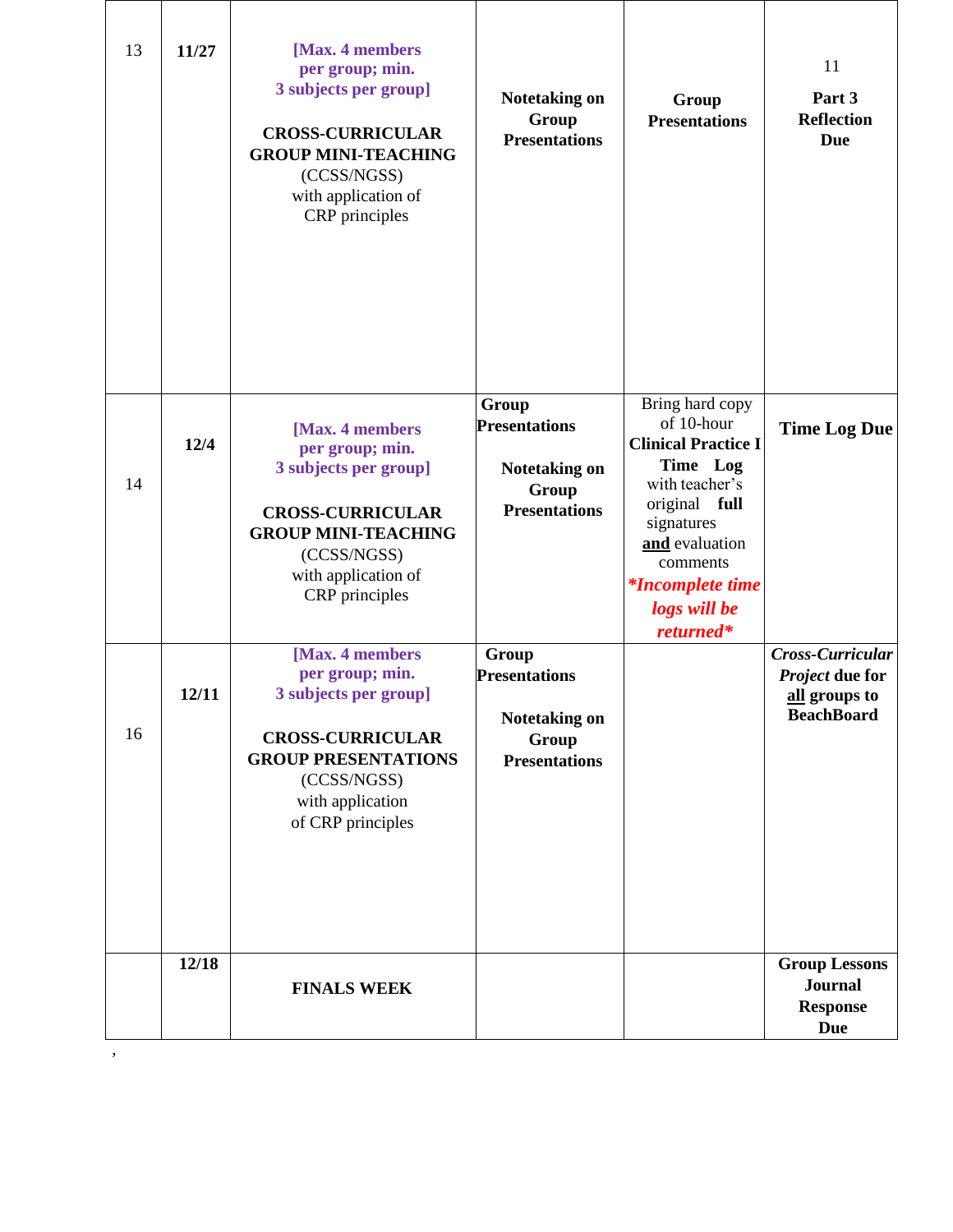#### **Suggested Readings**

August, D., Goldenberg, C., & Rueda, R. (2010). Restrictive state language policies: Are they scientifically based? In P. Gandara, & M. Hopkins(Eds.), *Forbidden languages: English learners and restrictive language policies*. New York, NY: Teachers College Press.

Benesch, S. (2008). Generation 1.5" and its discourses of partiality: A critical analysis. *Journal of Language, Identity, and Education*, *7*, 294-311.

Bonilla-Silva, E. (2017). *Racism without racists: Color-blind racism and the persistence of Racial inequality in America* (4<sup>th</sup> ed.). Lanham, MD: Rowman & Littlefield.

Buckelew, M. & Fishman, A. (2011). *Reaching and teaching diverse populations: Strategies for moving beyond stereotypes*. Thousand Oaks, CA: Sage.

- Cushner, K., McClelland, A., & Safford, P. (2012). *Human diversity in education: An intercultural approach* (7<sup>th</sup> ed.). New York: McGraw Hill.
- Dewey, J. (1966). *Democracy and education: An introduction to the philosophy of education*. New York, NY: Free Press (Original work published in 1916).
- DiAngelo, R. (2016). *What does it mean to be white?* (revised ed.). New York: Peter Lang Publishing, Inc.

Essex, N. (2011). *A teacher's guide to school law* (2nd ed.). Boston: Pearson.

Fergus, E., Noguera, P., & Martin, M. (2014). *Schooling for resilience: Improving the life trajectory of black and latino boys.* Cambridge, MA: Harvard Education Press.

Gay, G. (2000). *Culturally responsive teaching: Theory, research and practice*. New York: Teachers College Press.

Gillborn, D. (2006). Critical Race Theory and Education: Racism and anti-racism in Educational theory and praxis. *Discourse: Studies in the Cultural Politics of Education*, *27*, 11-32.

Gorski, P. (2013). *Reaching and teaching students in poverty: Strategies for erasing the opportunity gap*. New York, NY: Teachers College Press.

Hallahan, D., Kauffman, J., & Pullen, P. (2015). *Exceptional learners: An introduction to special education*. Upper Saddle River, NJ: Pearson Education, Inc.

Kiang, P. N. (2006). Policy challenges for Asian Americans and Pacific Islanders in education, *Race Ethnicity and Education*, *9*(1), 103-115.